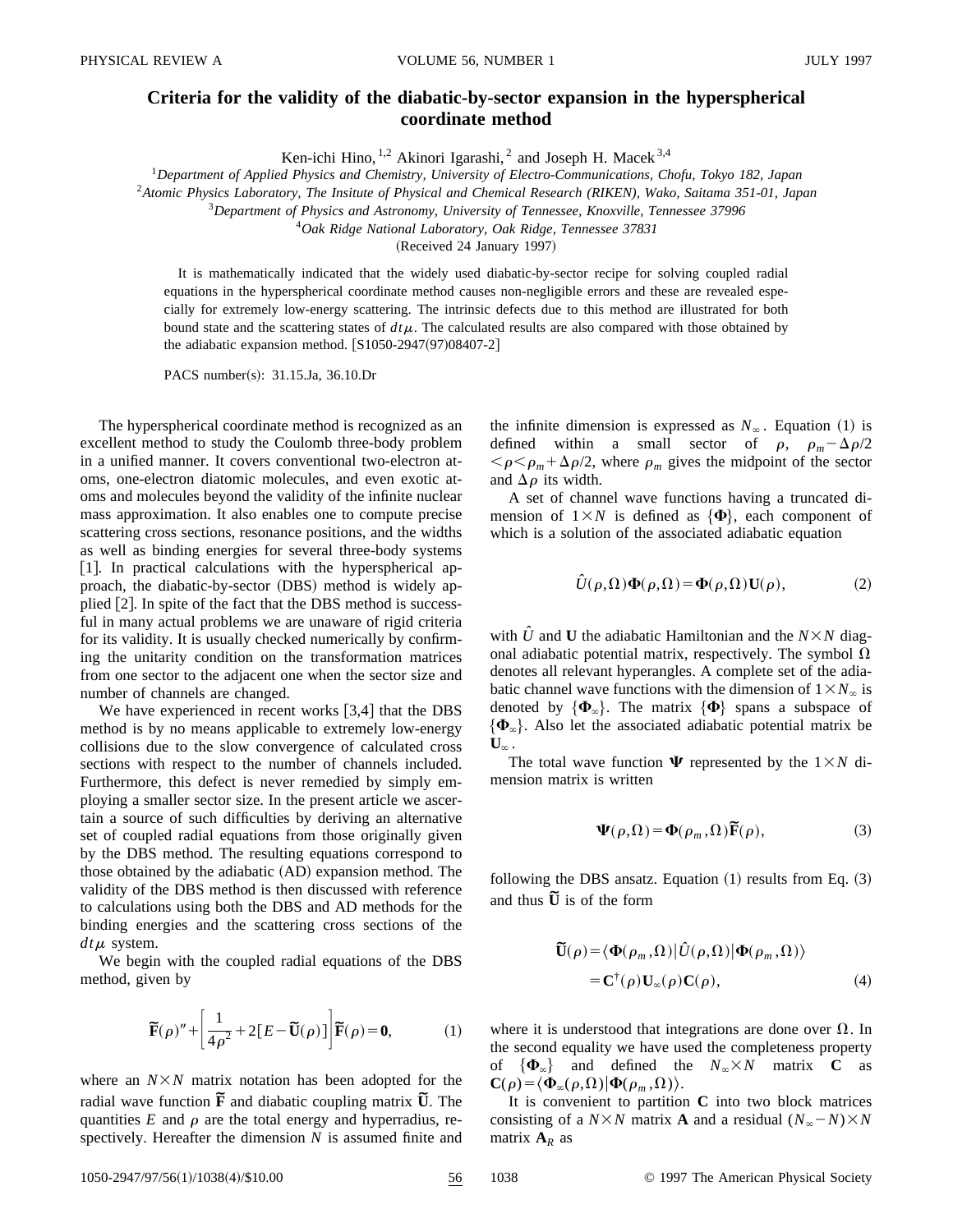$$
\mathbf{C}(\rho) = \begin{pmatrix} \mathbf{A}(\rho) \\ \mathbf{A}_R(\rho) \end{pmatrix},\tag{5}
$$

where **A** is given by

$$
\mathbf{A}(\rho) = \langle \mathbf{\Phi}(\rho, \Omega) | \mathbf{\Phi}(\rho_m, \Omega) \rangle. \tag{6}
$$

Substituting Eq.  $(5)$  into Eq.  $(4)$ ,  $\widetilde{U}$  gives

$$
\widetilde{\mathbf{U}}(\rho) = \mathbf{A}^{\dagger}(\rho)\mathbf{U}(\rho)\mathbf{A}(\rho) + \mathbf{A}^{\dagger}_{R}(\rho)\mathbf{U}_{R}(\rho)\mathbf{A}_{R}(\rho), \qquad (7)
$$

where the  $N_{\infty} \times N_{\infty}$  matrix  $U_{\infty}$  has been partitioned into two diagonal matrices **U** of dimension  $N \times N$  and the remaining one  $U_R$  with dimension  $(N_\infty - N) \times (N_\infty - N)$ .

An alternative radial wave function with the dimension of  $N \times N$  is defined as

$$
\mathbf{F}(\rho) = \mathbf{A}(\rho)\widetilde{\mathbf{F}}(\rho).
$$
 (8)

Inserting Eq. (7) and the inverse expression  $\mathbf{\tilde{F}} = \mathbf{A}^{-1}\mathbf{F}$  into Eq.  $(1)$  yields coupled radial equations for **F**,

$$
\mathbf{F}'' + 2\mathbf{A}(\mathbf{A}^{-1})'\mathbf{F}' + \left[\frac{1}{4\rho^2} + \mathbf{A}(\mathbf{A}^{-1})'' + 2(E - \mathbf{A}\mathbf{A}^\dagger\mathbf{U} - \mathbf{A}\mathbf{A}_R^\dagger\mathbf{U}_R\mathbf{A}_R\mathbf{A}^{-1})\right]\mathbf{F} = \mathbf{0},
$$
\n(9)

where the argument  $\rho$  has been omitted.

It is assumed that the sector size  $\Delta \rho$  is sufficiently small that  $\Phi(\rho,\Omega)$  may be expanded in a Taylor series with respect to  $\delta \rho = \rho - \rho_m$  ( $|\delta \rho| \leq \Delta \rho$ ),

$$
\Phi(\rho,\Omega) = \Phi(\rho_m,\Omega) + \Phi(\rho_m,\Omega)'\,\delta\rho
$$

$$
+ \frac{1}{2}\Phi(\rho_m,\Omega)''\,\delta\rho^2 + \cdots. \tag{10}
$$

Then the matrix **A** becomes

$$
\mathbf{A}(\rho) = \mathbf{1} + \mathbf{P}^{\dagger}(\rho_m) \,\delta \rho + \frac{1}{2} \mathbf{W}^{\dagger}(\rho_m) \,\delta \rho^2 + \cdots,\qquad(11)
$$

where derivative matrices **P** and **W** have been defined as  $P(\rho) = \langle \Phi(\rho,\Omega) | d\Phi(\rho,\Omega)/d\rho \rangle$  and  $W(\rho)$  $=\langle \Phi(\rho,\Omega)|d^2\Phi(\rho,\Omega)/d\rho^2 \rangle$ , respectively. Note that **A** is not unitary since  $N \neq N_\infty$ . The matrices  $A^{-1}$  and  $A^{\dagger}$  are of the following forms:

$$
\mathbf{A}^{\dagger}(\rho) = \mathbf{1} + \mathbf{P}(\rho_m) \,\delta \rho + \frac{1}{2} \mathbf{W}(\rho_m) \,\delta \rho^2 + \cdots \qquad (12)
$$

and

$$
\mathbf{A}^{-1}(\rho) = \mathbf{1} + \mathbf{P}(\rho_m) \delta \rho - \frac{1}{2} \{ \mathbf{W}^{\dagger}(\rho_m) - 2 \mathbf{P}(\rho_m)^2 \} \delta \rho^2 + \cdots
$$
  

$$
= \mathbf{1} + \mathbf{P}(\rho_m) \delta \rho + \frac{1}{2} \{ \mathbf{W}(\rho_m) - 2 \Delta(\rho_m) \} \delta \rho^2 + \cdots,
$$
 (13)

respectively. In the second equality of Eq.  $(13)$ , we have used the identity  $\mathbf{W}^{\dagger}(\rho) + \mathbf{W}(\rho) = 2\mathbf{W}_S(\rho)$  and the definition  $\Delta(\rho) = W_S(\rho) + P^{\dagger}(\rho)P(\rho)$  with the symmetric matrix **W**<sub>S</sub> defined as  $\mathbf{W}_S(\rho) = -\langle d\mathbf{\Phi}(\rho,\Omega)/d\rho \rangle d\mathbf{\Phi}(\rho,\Omega)/d\rho \rangle.$ If the complete set  $\{\Phi_{\infty}\}\$ is inserted into  $W_S(\rho)$ , this matrix is given by  $\mathbf{W}_S(\rho) = -\langle \mathbf{\Phi}_{\infty}(\rho,\Omega) | d\mathbf{\Phi}(\rho,\Omega) \rangle$  $d\rho$ <sup>†</sup> $\langle \Phi_{\infty}(\rho,\Omega)|d\Phi(\rho,\Omega)/d\rho\rangle$ . Therefore, in the limit that *N* tends to infinity,  $\Delta(\rho)$  vanishes and Eq. (13) coincides with Eq.  $(12)$ .

Employing Eqs.  $(11)–(13)$  in Eq.  $(9)$  and neglecting contributions from higher-order terms of  $\delta \rho$  gives

$$
\mathbf{F}(\rho)'' + 2\mathbf{P}(\rho_m)\mathbf{F}(\rho)'+\left[\frac{1}{4\rho^2} + [\mathbf{W}(\rho_m) - 2\mathbf{\Delta}(\rho_m)]\right] \n+2[E-\mathbf{U}(\rho)]\bigg|\mathbf{F}(\rho) = \mathbf{0},
$$
\n(14)

where the fact that  $A_R$  in Eq. (9) is of the order of  $\delta \rho$  has been taken into account. On the other hand, expanding  $\Psi$  as

$$
\mathbf{\Psi}(\rho,\Omega) = \mathbf{\Phi}(\rho,\Omega)\mathbf{F}_{AD}(\rho),\tag{15}
$$

following the AD expansion method instead of Eq.  $(3)$ , one finds for the coupled radial equations of the wave function  $\mathbf{F}_{AD}$  with the *N* $\times$ *N* dimension the result

$$
\mathbf{F}_{AD}(\rho)'' + 2\mathbf{P}(\rho)\mathbf{F}_{AD}(\rho)' + \left[\frac{1}{4\rho^2} + \mathbf{W}(\rho) + 2\left[E - \mathbf{U}(\rho)\right]\right]\mathbf{F}_{AD}(\rho) = \mathbf{0}.
$$
 (16)

Here no approximations have been employed so far aside from truncating the dimension of the equations to *N*.

The quasiadiabatic equation  $(14)$  differs from Eq.  $(16)$  in that (i) the nonadiabatic coupling terms of  $P(\rho_m)$  and  $W(\rho_m)$  are constant within the sector and (ii) the correct coupling  $W(\rho)$  is replaced by  $W(\rho_m) - 2\Delta(\rho_m)$ . This defect (i) is remedied in principle by making the sector size  $\Delta \rho$ smaller. In practice, however, this problem becomes more acute in the case where the couplings  $P(\rho)$  and  $W(\rho)$  vary sharply and rapidly within the sector and these values are never regarded as constant. Such rapid variations usually occur in the distant region of  $\rho$  where energy levels of different channels cross, giving rise to Landau-Zener-type couplings. The defect (ii) indicates that the DBS method does not satisfy the correct asymptotic conditions for scattering wave functions, a drawback that is most significant in the lowerincident-energy region.

The asymptotic conditions in the hyperspherical coordinate method are determined by the behavior of diagonal elements of **W**, **U** and the mock potential  $1/4\rho^2$  at large  $\rho$  [5]. An error in the DBS method is of the order  $\sim a/\rho^2$  with a negative constant *a* given by the asymptotic form of  $\Delta$ , independently of the sector size. This defect is remedied only by increasing the number of channels and letting  $\Delta$  become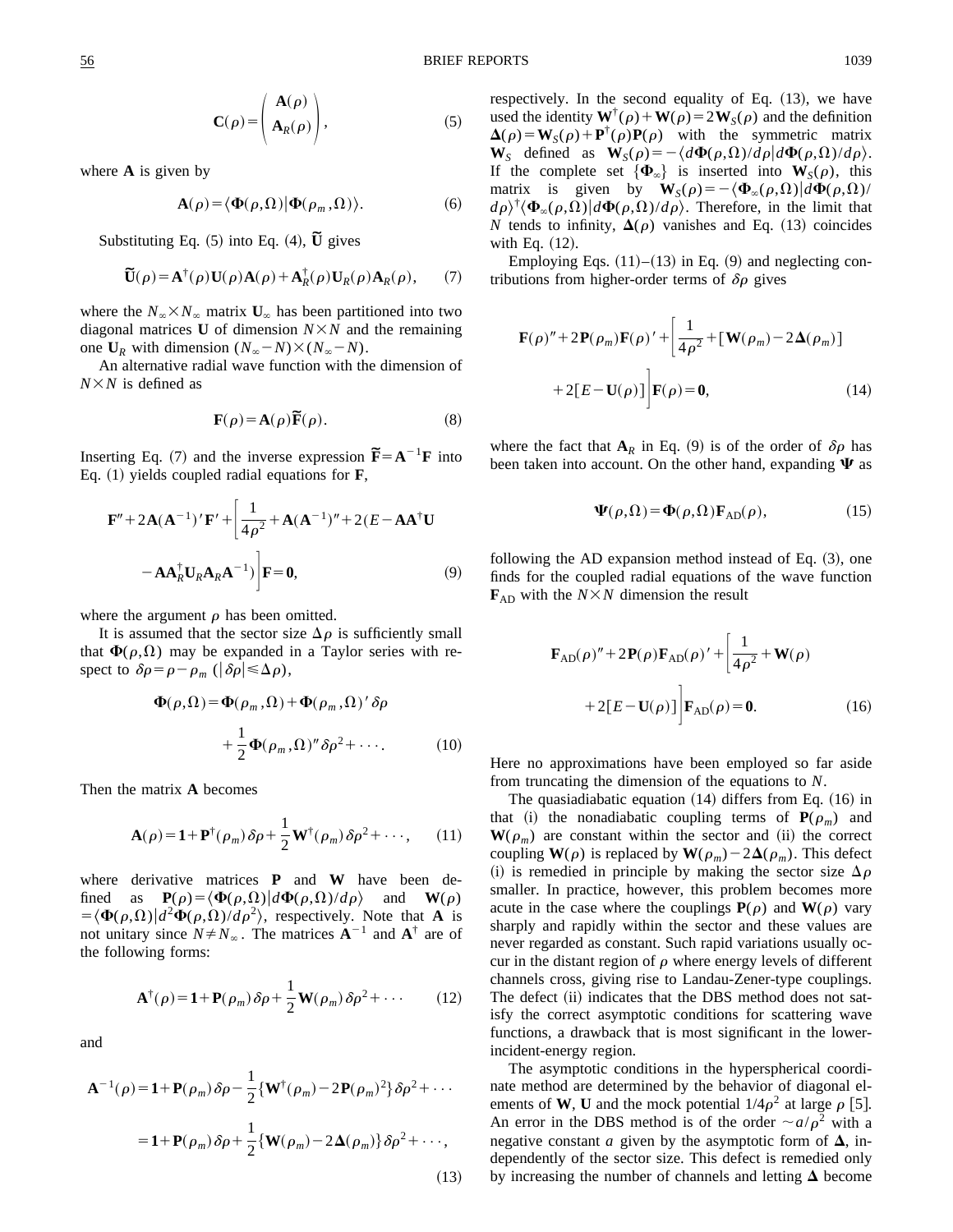TABLE I. Binding energies  $(eV)$  for a ground state  $(J=0, v=0)$  and the first excited state  $(J=0, v=1)$  of the  $dt\mu$ molecule in the  $n=1$  manifold. These are reckoned from the threshold energy of the  $t\mu(1s)$  fragment. *J* and *v* mean the total angular momentum and the vibrational quantum numbers, respectively. DBS and AD represent the present diabatic-by-sector and adiabatic calculations, respectively. *N* is the number of channels included.

| <b>States</b> | N     | <b>DBS</b> | AD     | Other works       |
|---------------|-------|------------|--------|-------------------|
| (0,0)         | 1     | 333.22     | 317.75 | $317.75$ [7]      |
|               | 2     | 333.18     | 317.80 | 317.80 [7]        |
|               | 6     | 322.20     | 319.00 |                   |
|               | 12    | 320.77     | 319.09 |                   |
|               | 20    | 320.18     | 319.11 |                   |
|               | Exact |            |        | 319.139752161 [8] |
| (0,1)         | 1     | 43.851     | 31.982 | $31.99$ [7]       |
|               | 2     | 42.789     | 33.446 | 33.46 [7]         |
|               | 6     | 36.835     | 34.634 |                   |
|               | 12    | 36.059     | 34.755 |                   |
|               | 20    | 35.723     | 34.788 |                   |
|               | Exact |            |        | 34.8344647 [8]    |

negligibly small. As illustrated in the following, however, the convergence with respect to the number of channels is quite slow in practice.

The defect (ii) of the DBS appoach is exemplified by comparing actual calculated results by both the DBS and AD methods. To this end, we focus on the binding energies and the scattering cross sections of the  $dt\mu$  system with the total angular momentum  $J=0$  in the  $n=1$  manifold. Results together with the corresponding reported data are shown in Tables I and II. The AD method is that discussed in Refs. [3,4]. Computational conditions are set equal for both methods. The physical values employed here for masses and the Rydberg constant have been taken from  $\lceil 6 \rceil$ .

As seen in Table I the binding energies obtained by the DBS method converge so slowly that errors incurred remain large even in the maximum channel  $(N=20)$  calculations, where the DBS results are still worse than the AD ones by one unit. In addition, the tendencies of convergence are opposite in both methods. That is, convergence is from below in the DBS method and from above in the AD method. While the former does not satisfy the variational principle, the latter does strictly.

The reason for the opposite direction of convergence in the DBS method is easily understood from the properties of the error  $\Delta$  in Eq. (14). Its diagonal elements are negative definite and act on an effective adiabatic potential so that the depth becomes shallower with increasing *N*.

The difficulties in the DBS method are further exacerbated in the scattering calculations at extremely low energies. The diagonal element of  $\Delta$  behaves asymptotically as a spurious attractive dipole potential  $\sim -|a|/\rho^2$  as mentioned above and spoils the scattering asymptotic conditions to some extent. Such a breakdown makes it difficult to extract accurate cross sections, though it would affect the binding energy calculations only slightly. Especially, it is noticeable for low-energy scattering in the  $n=1$  manifold, where an effective asymptotic potential of the fragment channel is

TABLE II. Cross sections  $(cm<sup>2</sup>)$  for the elastic scattering  $t+d\mu(1s)$  with  $J=0$  versus the center-of-mass incident energies *E* (eV) reckoned from the threshold energy of the  $d\mu(1s)$  fragment. Values in square brackets mean the powers of 10.

| E  | <b>DBS</b>   | AD           | Other work $[9]$ |
|----|--------------|--------------|------------------|
|    | $1.846[-18]$ | $9.229[-20]$ | $9.322[-20]$     |
| 3  | $4.379[-19]$ | $1.284[-19]$ | $1.277[-19]$     |
| 5  | $2.617[-19]$ | $1.351[-19]$ | $1.357[-19]$     |
| 8  | $1.732[-19]$ | $1.346[-19]$ | $1.346[-19]$     |
| 10 | $1.529[-19]$ | $1.303[-19]$ | $1.302[-19]$     |
| 30 | $6.496[-20]$ | $6.873[-20]$ | $6.995[-20]$     |
| 50 | $3.047[-20]$ | $3.082[-20]$ | $3.216[-20]$     |

dominated by a polarization potential  $\sim 1/\rho^4$  much weaker than the spurious dipole one. Even if the leading contribution of the asymptotic potential is from the Coulomb potential  $\sim 1/\rho$ , the spurious dipole potential could still cause noticeable errors.

Table II shows the elastic cross sections of  $t+d\mu(1s)$  in the range of the center-of-mass incident energies from 1 to 50 eV. Note that this energy range should be considered as relatively low since 1 eV equals  $1.78\times10^{-4}$  in the muon atomic unit. Both calculations by the DBS and the AD methods incorporate 20 channels. The cross sections obtained by the former method are overestimated in the lower-energy region due to the presence of the spurious long-range potential  $\Delta$ . These reach the magnitude of cross sections comparable with those by the AD method at energies no less than the order of 10 eV. The cross sections by the DBS method were found to be considerably overestimated specifically in the extremely low-energy region from 0.001 to 0.1 eV, where the  $dt\mu$  molecule plays decisive roles in the muon-catalyzed fusion. As to the elastic process of  $d + t\mu(1s)$  and the muon transfer process from  $d\mu(1s)$  to  $t\mu(1s)$ , similar tendencies to Table II were observed.

To summarize, we derived a set of quasiadiabatic coupled radial equations from those given in the DBS method and compared it with the exact form of the corresponding AD equations. We found it likely that the DBS method causes non-negligible errors due to its intrinstic defects that the couplings  $P(\rho)$  and  $W(\rho)$  are approximated as constant even when varying sharply and rapidly within the sector and that this method does not guarantee to satisfy the correct scattering asymptotic conditions. The general discussion was illustrated using computed binding energies and the scattering cross sections of the  $dt\mu$  system in the  $n=1$  manifold. Finally it is mentioned that recently an attempt has been made to remedy the drawbacks in the DBS method analyzed in the present article  $[10]$ .

K.H. gratefully acknowledges discussions with S. Watanabe. This research is supported by a Grant-in-Aid for Encouragement of Young Scientists and Grant-in-Aid for Exploratory Research from the Ministry of Education, Science, Sports and Culture of Japan and by the National Science Foundation under Grant No. PHY-9222489. The work by one of the authors  $(A.I.)$  has been done under the Special Researchers' Basic Science Program of RIKEN (Institute of Physical and Chemical Research).